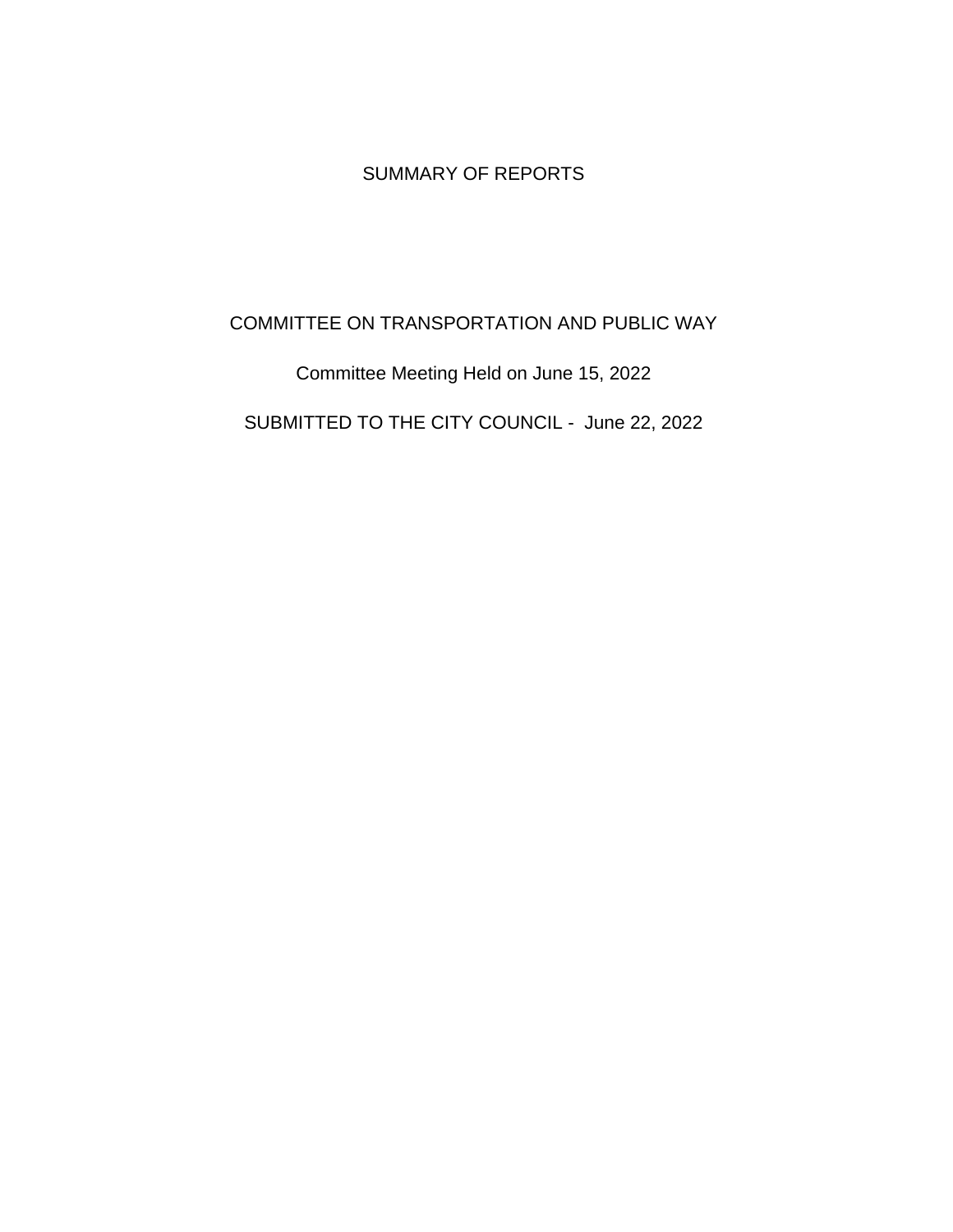## **ORDINANCES FOR GRANTS OF PRIVILEGE IN THE PUBLIC WAY:**

## **WARD**

#### **(30) JIMENEZ FRESH MARKET - O2022-1749**

To maintain and use one (1) sign(s) over the public right-of-way adjacent to its premises known as 5330 West Belmont Avenue.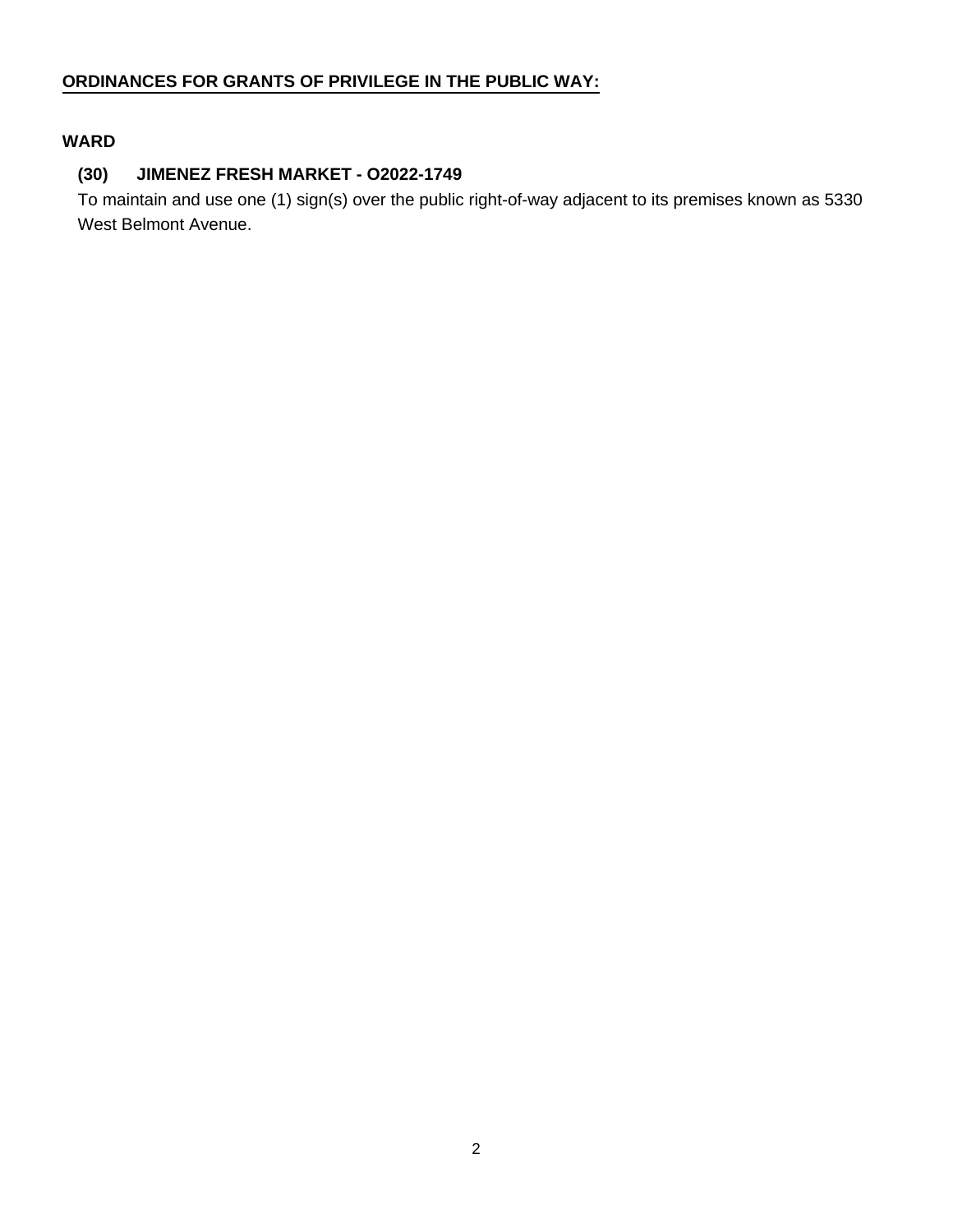#### **MISCELLANEOUS ITEMS:**

### **WARD**

## **(1) IVY LANE CORPORATION - O2022-1613**

An ordinance authorizing and directing the Department of Transportation to exempt IVY LANE CORPORATION from the provisions requiring barriers as a prerequisite to prohibit alley ingress and/or egress to the parking facilities located at 2501 North Western Avenue.

## **(4) "MUDDY WATERS DRIVE" - O2022-1616**

An ordinance authorizing and directing the Commissioner of Transportation to take the actions necessary to honorarily designate 43rd Street, from Lake Park Avenue to South Ellis Avenue as, "Muddy Waters Drive".

### **(4) JK EQUITIES, LLC - O2022-1615**

An ordinance authorizing and directing the Department of Transportation to exempt JK EQUITIES, LLC from the provisions requiring barriers as a prerequisite to prohibit alley ingress and/or egress to the parking facilities which are in excess of 6 spaces located at 1000 South Michigan Avenue.

## **(6) "BENJI WILSON WAY" - (SUBSTITUTE) - SO2022-1617**

An ordinance authorizing and directing the Commissioner of Transportation to take the actions necessary to honorarily designate East 78th Street, between South Eberhart Avenue and South Rhodes Avenue as, "Benji Wilson Way".

### **(25) "AVENIDA FIESTA DEL SOL" - O2022-835**

An ordinance authorizing and directing the Commissioner of Transportation to take the actions necessary to honorarily designate South Blue Island Avenue between West Cullerton Street and West 21st Street as, "Avenida Fiesta Del Sol".

### **(25) "MAGDA RAMIREZ-CASTANEDA WAY" - O2022-1757**

An ordinance authorizing and directing the Commissioner of Transportation to take the actions necessary to honorarily designate West 18th Street, at South Laflin Street on the northwest corner and going west to South Ashland Avenue as, "Magda Ramirez-Castaneda Way".

### **(27) ERIE NEIGHBORHOOD HOUSE - O2022-1554**

An ordinance authorizing and directing the Department of Transportation to exempt ERIE NEIGHBORHOOD HOUSE from the provisions requiring barriers as a prerequisite to prohibit alley ingress and/or egress to the parking facilities located at 1634 West Van Buren Street.

# **(27) NORTH UNION, LLC - O2022-1550**

An ordinance authorizing and directing the Department of Transportation to exempt NORTH UNION, LLC from the provisions requiring barriers as a prerequisite to prohibit alley ingress and/or egress to the parking facilities located at 908 North Halsted Street.

# **(27) NORTH UNION, LLC - O2022-1552**

An ordinance authorizing and directing the Department of Transportation to exempt NORTH UNION, LLC from the provisions requiring barriers as a prerequisite to prohibit alley ingress and/or egress to the parking facilities located at 920 North Wells Street.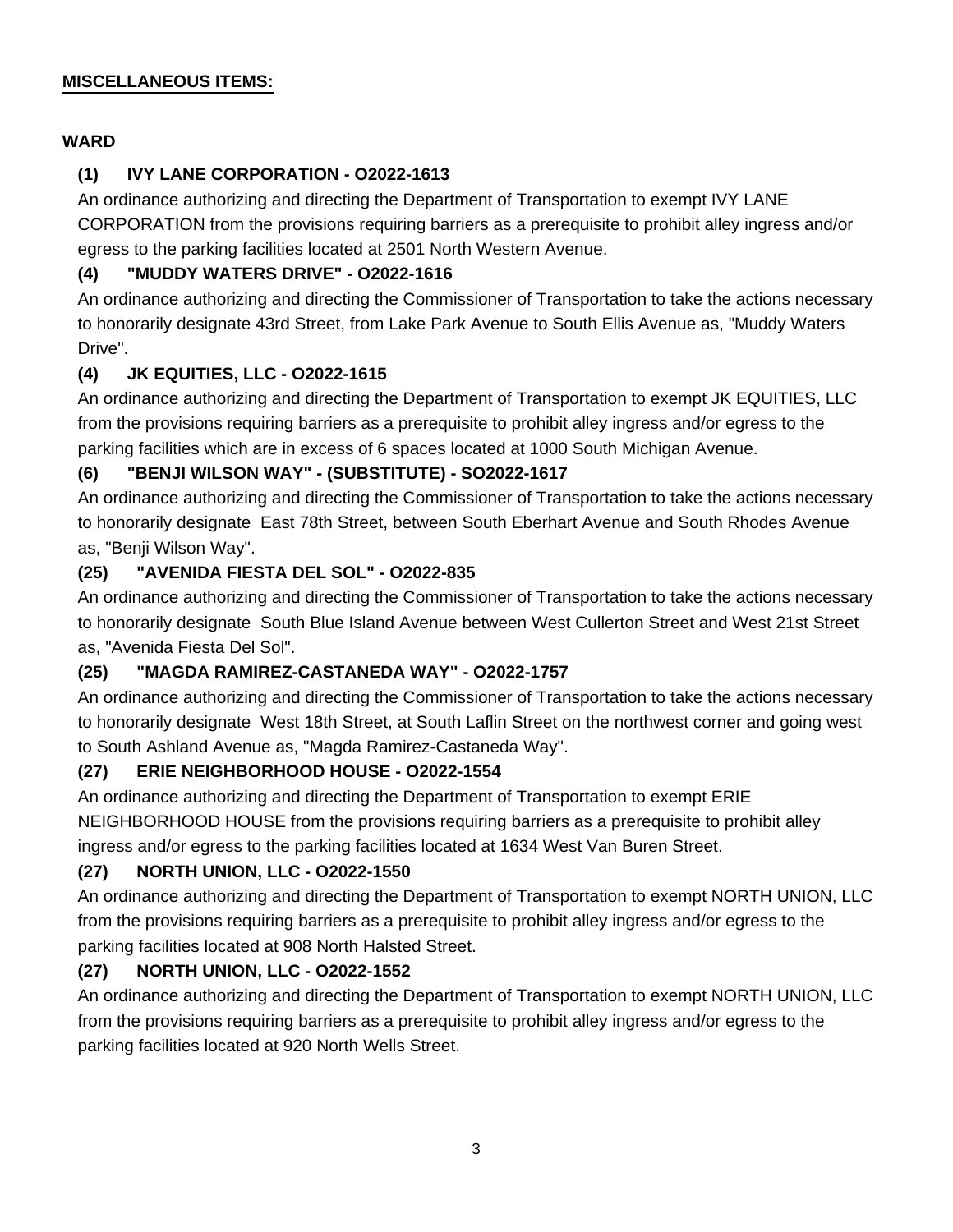#### **MISCELLANEOUS ITEMS:**

### **WARD**

## **(27) PRIORITY WRECKER SERVICE, INC. - O2022-1553**

An ordinance authorizing and directing the Department of Transportation to exempt PRIORITY WRECKER SERVICE, INC. from the provisions requiring barriers as a prerequisite to prohibit alley ingress and/or egress to the parking facilities located at 2107 West Fulton Street.

## **(28) "OFFICER NICOL WALKER WAY" - O2022-1600**

An ordinance authorizing and directing the Commissioner of Transportation to take the actions necessary to honorarily designate Jackson Boulevard, between Kildare Avenue and Kostner Avenue as, "Officer Nicol Walker Way".

### **(29) 3232-36 NORTH HARLEM AVENUE, LLC - O2022-1661**

An ordinance authorizing and directing the Department of Transportation to exempt 3232-336 NORTH HARLEM AVENUE, LLC from the provisions requiring barriers as a prerequisite to prohibit alley ingress and/or egress to the parking facilities located at 3232-3236 North Harlem Avenue.

### **(29) MAYFIELD CARE AND REHAB - O2022-1660**

An ordinance authorizing and directing the Department of Transportation to exempt MAYFIELD CARE AND REHAB from the provisions requiring barriers as a prerequisite to prohibit alley ingress and/or egress to the parking facilities located at 5905 West Washington Boulevard.

## **(35) "MICHAEL H. BANKSTON III AVENUE" - O2022-1760**

An ordinance authorizing and directing the Commissioner of Transportation to take the actions necessary to honorarily designate West Wrightwood Avenue, at North Logan Boulevard going to North Spaulding Avenue as, "Michael H. Bankston III Avenue".

# **(38) MOTHER'S NATURE CHILDCARE, INC. III - O2022-1619**

An ordinance authorizing and directing the Department of Transportation to exempt MOTHER'S NATURE CHILDCARE, INC. III from the provisions requiring barriers as a prerequisite to prohibit alley ingress and/or egress to the parking facilities located at 3755-3759 North Harlem Avenue.

### **(39) ABUNASER SHOPPING CENTER - O2022-1710**

An ordinance authorizing and directing the Department of Transportation to exempt ABUNASER SHOPPING CENTER from the provisions requiring barriers as a prerequisite to prohibit alley ingress and/or egress to the parking facilities located at 3446 West Foster Avenue.

# **(39) JIMMY'S AUTO CARE - O2022-1711**

An ordinance authorizing and directing the Department of Transportation to exempt JIMMY'S AUTO CARE from the provisions requiring barriers as a prerequisite to prohibit alley ingress and/or egress to the parking facilities located at 6116 North Elston Avenue.

### **(47) 3352 N ASHLAND AVE, LLC - O2022-1597**

An ordinance authorizing and directing the Department of Transportation to exempt 3352 N ASHLAND AVE, LLC from the provisions requiring barriers as a prerequisite to prohibit alley ingress and/or egress to the parking facilities located at 3352 North Ashland Avenue.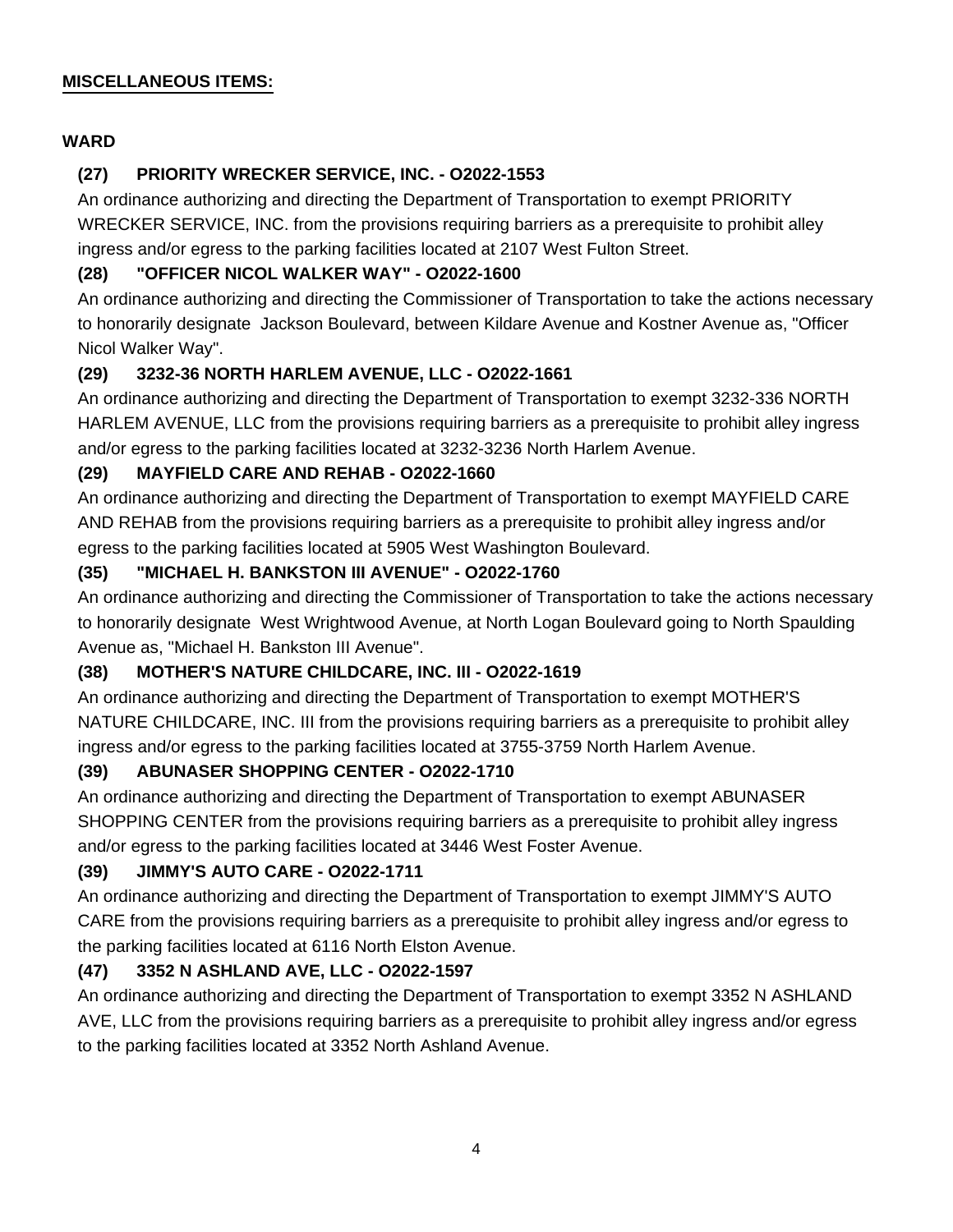#### **MISCELLANEOUS ITEMS:**

#### **WARD**

#### **(47) 3601 N RAVENSWOOD, LLC - O2022-1598**

An ordinance authorizing and directing the Department of Transportation to exempt 3601 N RAVENSWOOD, LLC from the provisions requiring barriers as a prerequisite to prohibit alley ingress and/or egress to the parking facilities located at 3605 North Ravenswood Avenue.

#### **(47) GXSR, LLC - O2022-1538**

An ordinance authorizing and directing the Department of Transportation to exempt GXSR, LLC from the provisions requiring barriers as a prerequisite to prohibit alley ingress and/or egress to the parking facilities located at 4323 North Paulina Avenue.

#### **(47) PAULINA BUILDING, LLC - O2022-1539**

An ordinance authorizing and directing the Department of Transportation to exempt PAULINA BUILDING, LLC from the provisions requiring barriers as a prerequisite to prohibit alley ingress and/or egress to the parking facilities located at 4913 North Paulina Avenue.

#### **(47) WINTRUST BANK - O2022-1714**

An ordinance authorizing and directing the Department of Transportation to exempt WINTRUST BANK from the provisions requiring barriers as a prerequisite to prohibit alley ingress and/or egress to the parking facilities located at 4015 North Damen Avenue.

#### **(47) WINTRUST BANK - O2022-1716**

An ordinance authorizing and directing the Department of Transportation to exempt WINTRUST BANK from the provisions requiring barriers as a prerequisite to prohibit alley ingress and/or egress to the parking facilities located at 1946 West Irving Park Road.

#### **(48) CHICAGO PARKING SOLUTIONS - O2022-1718**

An ordinance authorizing and directing the Department of Transportation to exempt CHICAGO PARKING SOLUTIONS from the provisions requiring barriers as a prerequisite to prohibit alley ingress and/or egress to the parking facilities located at 933 West Margate Terrace.